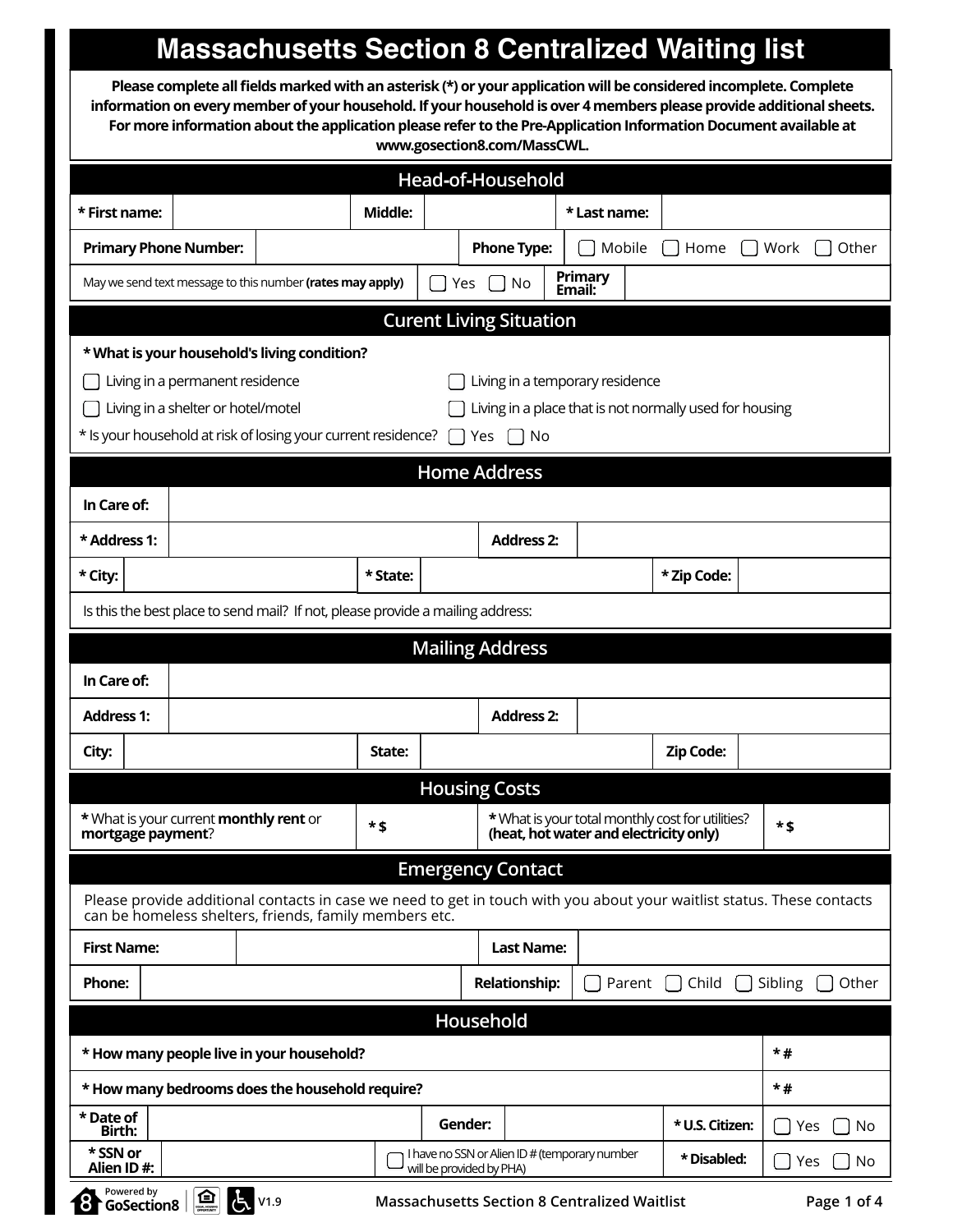**Please provide information on each member of your household.**

**\* Required Field**

| Head -of-Householf Employment & Other Income                                                                                                                                                                      |                                                                                                     |                                         |           |                                                      |                                                 |                                                                        |  |  |  |
|-------------------------------------------------------------------------------------------------------------------------------------------------------------------------------------------------------------------|-----------------------------------------------------------------------------------------------------|-----------------------------------------|-----------|------------------------------------------------------|-------------------------------------------------|------------------------------------------------------------------------|--|--|--|
| <b>Employment 1:</b>                                                                                                                                                                                              |                                                                                                     |                                         | Type:     | <b>Full Time</b>                                     |                                                 | Part Time<br>Seasonal                                                  |  |  |  |
| City:                                                                                                                                                                                                             | State:                                                                                              |                                         |           |                                                      | <b>Zip Code:</b>                                |                                                                        |  |  |  |
| <b>Approximate Monthly Income from Employment 1:</b>                                                                                                                                                              |                                                                                                     |                                         |           | \$                                                   | Pay Cash:                                       | No<br>Yes                                                              |  |  |  |
| Hours per week:                                                                                                                                                                                                   | * \$<br>* Other total monthly income (Including SSI, SSDI, alimony, child support, pensions, etc.): |                                         |           |                                                      |                                                 |                                                                        |  |  |  |
| <b>Head-of-Household School</b>                                                                                                                                                                                   |                                                                                                     |                                         |           |                                                      |                                                 |                                                                        |  |  |  |
| * Student:<br>Yes<br>No                                                                                                                                                                                           | If Yes, School Name:<br><b>Full Time</b><br>Part Time                                               |                                         |           |                                                      |                                                 |                                                                        |  |  |  |
| <b>School Type:</b><br>Kindergarten                                                                                                                                                                               | Elementary (K-6) $\begin{bmatrix} \end{bmatrix}$                                                    | Middle (6-8)                            |           | High (9-12)                                          | College or University                           | Training                                                               |  |  |  |
| City:                                                                                                                                                                                                             | State:                                                                                              |                                         |           |                                                      | <b>Zip Code:</b>                                |                                                                        |  |  |  |
|                                                                                                                                                                                                                   |                                                                                                     | <b>Head-of-Household Veteran Status</b> |           |                                                      |                                                 |                                                                        |  |  |  |
| Have you ever served on active duty in the U.S. armed forces, reserves, or National Guard?                                                                                                                        |                                                                                                     |                                         |           |                                                      |                                                 | *<br>Yes<br>No                                                         |  |  |  |
| Are you an ex-spouse, widow, or widower of a person who is no longer a member of the household<br>but who had ever served on active duty in the U.S. armed forces, reserves, or National Guard?                   |                                                                                                     |                                         |           |                                                      |                                                 | *<br>Yes<br>No                                                         |  |  |  |
| If yes to a question above, please indicate years served:                                                                                                                                                         |                                                                                                     |                                         |           |                                                      |                                                 |                                                                        |  |  |  |
|                                                                                                                                                                                                                   | <b>Head-of-Household Race</b>                                                                       |                                         |           |                                                      |                                                 | <b>Head-of-Household Ethnicity</b>                                     |  |  |  |
| Optional: Asked solely for HUD reporting purposes.                                                                                                                                                                |                                                                                                     |                                         |           |                                                      | <b>Asked solely for HUD reporting purposes:</b> |                                                                        |  |  |  |
| White                                                                                                                                                                                                             | Asian                                                                                               |                                         |           | Hispanic or Latino                                   |                                                 |                                                                        |  |  |  |
| <b>Black or African American</b><br>Alaska Native or Indian American                                                                                                                                              | Pacific Islander<br>Other                                                                           |                                         |           | Not Hispanic or Latino<br>Would not like to disclose |                                                 |                                                                        |  |  |  |
|                                                                                                                                                                                                                   |                                                                                                     |                                         |           |                                                      |                                                 |                                                                        |  |  |  |
| <b>Household Member 2</b>                                                                                                                                                                                         |                                                                                                     |                                         |           |                                                      |                                                 | Co-Applicant (one per household)                                       |  |  |  |
| * First name:                                                                                                                                                                                                     | <b>Middle:</b>                                                                                      |                                         |           | * Last name:                                         |                                                 |                                                                        |  |  |  |
| * Relationship to Head of Household:                                                                                                                                                                              | Spouse/Partner                                                                                      | Parent                                  | Child     | Sibling                                              | Foster child                                    | Live in Aid<br>Other                                                   |  |  |  |
| * Date of Birth:                                                                                                                                                                                                  | Gender:                                                                                             | * U.S. Citizen:                         |           | No<br>Yes                                            | * Disabled:                                     | No<br>Yes                                                              |  |  |  |
| * SSN or Alien ID#:                                                                                                                                                                                               |                                                                                                     |                                         |           |                                                      |                                                 | I have no SSN or Alien ID # (temporary number will be provided by PHA) |  |  |  |
|                                                                                                                                                                                                                   |                                                                                                     | <b>Employment &amp; Other Income</b>    |           |                                                      |                                                 |                                                                        |  |  |  |
| <b>Employment Monthly Income:</b>                                                                                                                                                                                 | \$                                                                                                  |                                         | Type:     | <b>Full Time</b>                                     |                                                 | Part Time<br>Seasonal                                                  |  |  |  |
| City:                                                                                                                                                                                                             | State:                                                                                              |                                         | Zip Code: |                                                      | Pay Cash:                                       | No<br>Yes                                                              |  |  |  |
| Hours per week:                                                                                                                                                                                                   | * Other total monthly income: (SSI, Child Support, Pensions, Etc.)                                  |                                         |           |                                                      |                                                 | \$                                                                     |  |  |  |
| <b>School</b><br>If Yes, School Name:<br><b>Full Time</b><br>* Student:<br>No<br>Yes<br>Part Time                                                                                                                 |                                                                                                     |                                         |           |                                                      |                                                 |                                                                        |  |  |  |
| <b>School Type:</b><br>Kindergarten<br>Elementary (K-6)<br>Middle (6-8)<br>High (9-12)<br>College or University<br>Training                                                                                       |                                                                                                     |                                         |           |                                                      |                                                 |                                                                        |  |  |  |
| City:                                                                                                                                                                                                             | State:                                                                                              |                                         |           |                                                      | <b>Zip Code:</b>                                |                                                                        |  |  |  |
| <b>Veteran Status</b>                                                                                                                                                                                             |                                                                                                     |                                         |           |                                                      |                                                 |                                                                        |  |  |  |
| *<br>Have you ever served on active duty in the U.S. armed forces, reserves, or National Guard?<br>Yes<br>No                                                                                                      |                                                                                                     |                                         |           |                                                      |                                                 |                                                                        |  |  |  |
| Are you an ex-spouse, widow, or widower of a person who is no longer a member of the household<br>but who had ever served on active duty in the U.S. armed forces, reserves, or National Guard?<br>*<br>Yes<br>No |                                                                                                     |                                         |           |                                                      |                                                 |                                                                        |  |  |  |
| If yes to a question above, please indicate years served:                                                                                                                                                         |                                                                                                     |                                         |           |                                                      |                                                 |                                                                        |  |  |  |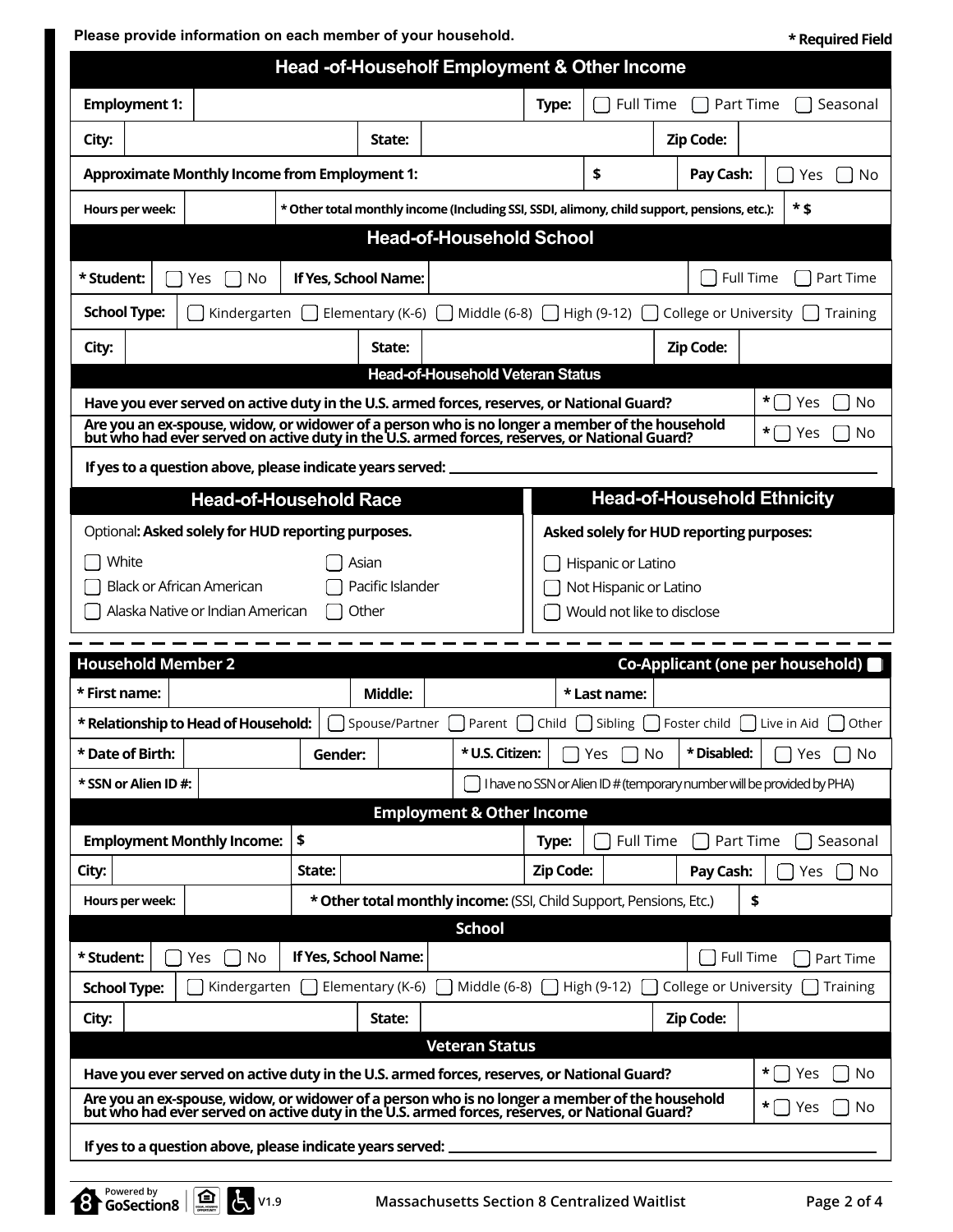**Please provide information on each member of your household. Additional sheets may be included for additional household members and/or additional employment or school information.**

**\* Required Field**

| <b>Household Member 3</b><br>Co-Applicant (one per household)                                                                                                                                   |         |                            |                                                                    |                  |                    |                         |                                                                          |  |  |  |  |
|-------------------------------------------------------------------------------------------------------------------------------------------------------------------------------------------------|---------|----------------------------|--------------------------------------------------------------------|------------------|--------------------|-------------------------|--------------------------------------------------------------------------|--|--|--|--|
| * First name:                                                                                                                                                                                   |         | Middle:                    |                                                                    |                  | * Last name:       |                         |                                                                          |  |  |  |  |
| * Relationship to Head of Household:                                                                                                                                                            |         | Spouse/Partner             | Parent                                                             | Child            | Sibling            | Foster child            | Other<br>Live in Aid                                                     |  |  |  |  |
| * Date of Birth:                                                                                                                                                                                | Gender: |                            | * U.S. Citizen:                                                    |                  | No<br>Yes          | * Disabled:             | Yes<br><b>No</b>                                                         |  |  |  |  |
| * SSN or Alien ID#:                                                                                                                                                                             |         |                            |                                                                    |                  |                    |                         | I have no SSN or Alien ID # (temporary number will be provided by PHA)   |  |  |  |  |
| <b>Employment &amp; Other Income</b>                                                                                                                                                            |         |                            |                                                                    |                  |                    |                         |                                                                          |  |  |  |  |
| <b>Employment Monthly Income:</b>                                                                                                                                                               | \$      |                            |                                                                    | Type:            | <b>Full Time</b>   |                         | Part Time<br>Seasonal                                                    |  |  |  |  |
| City:                                                                                                                                                                                           | State:  |                            |                                                                    | Zip Code:        |                    | Pay Cash:               | <b>No</b><br>Yes                                                         |  |  |  |  |
| Hours per week:                                                                                                                                                                                 |         |                            | * Other total monthly income: (SSI, Child Support, Pensions, Etc.) |                  |                    |                         | \$                                                                       |  |  |  |  |
|                                                                                                                                                                                                 |         |                            | <b>School</b>                                                      |                  |                    |                         |                                                                          |  |  |  |  |
| * Student:<br>Yes<br>No                                                                                                                                                                         |         | If Yes, School Name:       |                                                                    |                  |                    |                         | Full Time<br>Part Time                                                   |  |  |  |  |
| <b>School Type:</b><br>Kindergarten                                                                                                                                                             |         | Elementary (K-6)           | Middle (6-8)                                                       |                  | High $(9-12)$      | College or University   | Training                                                                 |  |  |  |  |
| City:                                                                                                                                                                                           |         | State:                     |                                                                    |                  |                    | Zip Code:               |                                                                          |  |  |  |  |
|                                                                                                                                                                                                 |         |                            | <b>Veteran Status</b>                                              |                  |                    |                         |                                                                          |  |  |  |  |
| Have you ever served on active duty in the U.S. armed forces, reserves, or National Guard?                                                                                                      |         |                            |                                                                    |                  |                    |                         | *<br>Yes<br>No                                                           |  |  |  |  |
| Are you an ex-spouse, widow, or widower of a person who is no longer a member of the household<br>but who had ever served on active duty in the U.S. armed forces, reserves, or National Guard? |         |                            |                                                                    |                  |                    |                         | $\star$    <br>No<br>Yes                                                 |  |  |  |  |
|                                                                                                                                                                                                 |         |                            | If yes to a question above, please indicate years served:          |                  |                    |                         |                                                                          |  |  |  |  |
|                                                                                                                                                                                                 |         |                            |                                                                    |                  |                    |                         |                                                                          |  |  |  |  |
|                                                                                                                                                                                                 |         |                            |                                                                    |                  |                    |                         |                                                                          |  |  |  |  |
| <b>Household Member 4</b>                                                                                                                                                                       |         |                            |                                                                    |                  |                    |                         | Co-Applicant (one per household)                                         |  |  |  |  |
| * First name:                                                                                                                                                                                   |         | Middle:                    |                                                                    |                  | * Last name:       |                         |                                                                          |  |  |  |  |
| * Relationship to Head of Household:                                                                                                                                                            |         | Spouse/Partner             | Parent                                                             | Child            | Sibling            | Foster child            | Live in Aid<br>Other                                                     |  |  |  |  |
| * Date of Birth:                                                                                                                                                                                | Gender: |                            | * U.S. Citizen:                                                    |                  | No<br>Yes          | * Disabled:             | <b>No</b><br>Yes                                                         |  |  |  |  |
| * SSN or Alien ID#:                                                                                                                                                                             |         |                            |                                                                    |                  |                    |                         | □ I have no SSN or Alien ID # (temporary number will be provided by PHA) |  |  |  |  |
|                                                                                                                                                                                                 |         |                            | <b>Employment &amp; Other Income</b>                               |                  |                    |                         |                                                                          |  |  |  |  |
| <b>Employment Monthly Income:</b>                                                                                                                                                               | \$      |                            |                                                                    | Type:            | Full Time          |                         | Part Time<br>Seasonal                                                    |  |  |  |  |
| City:                                                                                                                                                                                           | State:  |                            |                                                                    | <b>Zip Code:</b> |                    | Pay Cash:               | No<br>Yes                                                                |  |  |  |  |
| Hours per week:                                                                                                                                                                                 |         |                            | * Other total monthly income: (SSI, Child Support, Pensions, Etc.) |                  |                    |                         | \$                                                                       |  |  |  |  |
|                                                                                                                                                                                                 |         |                            | <b>School</b>                                                      |                  |                    |                         |                                                                          |  |  |  |  |
| * Student:<br>No<br>Yes                                                                                                                                                                         |         | If Yes, School Name:       |                                                                    |                  |                    |                         | Full Time<br>Part Time<br>Training                                       |  |  |  |  |
| Kindergarten<br><b>School Type:</b>                                                                                                                                                             |         | Elementary (K-6)<br>State: | Middle $(6-8)$ $\begin{bmatrix} \end{bmatrix}$                     |                  | High (9-12) $\Box$ | College or University [ |                                                                          |  |  |  |  |
| City:                                                                                                                                                                                           |         |                            | <b>Veteran Status</b>                                              |                  |                    | <b>Zip Code:</b>        |                                                                          |  |  |  |  |
| Have you ever served on active duty in the U.S. armed forces, reserves, or National Guard?                                                                                                      |         |                            |                                                                    |                  |                    |                         | $\star$    <br>Yes<br>No                                                 |  |  |  |  |
| Are you an ex-spouse, widow, or widower of a person who is no longer a member of the household<br>but who had ever served on active duty in the U.S. armed forces, reserves, or National Guard? |         |                            |                                                                    |                  |                    |                         | *  <br>Yes<br>No<br>$\blacksquare$                                       |  |  |  |  |